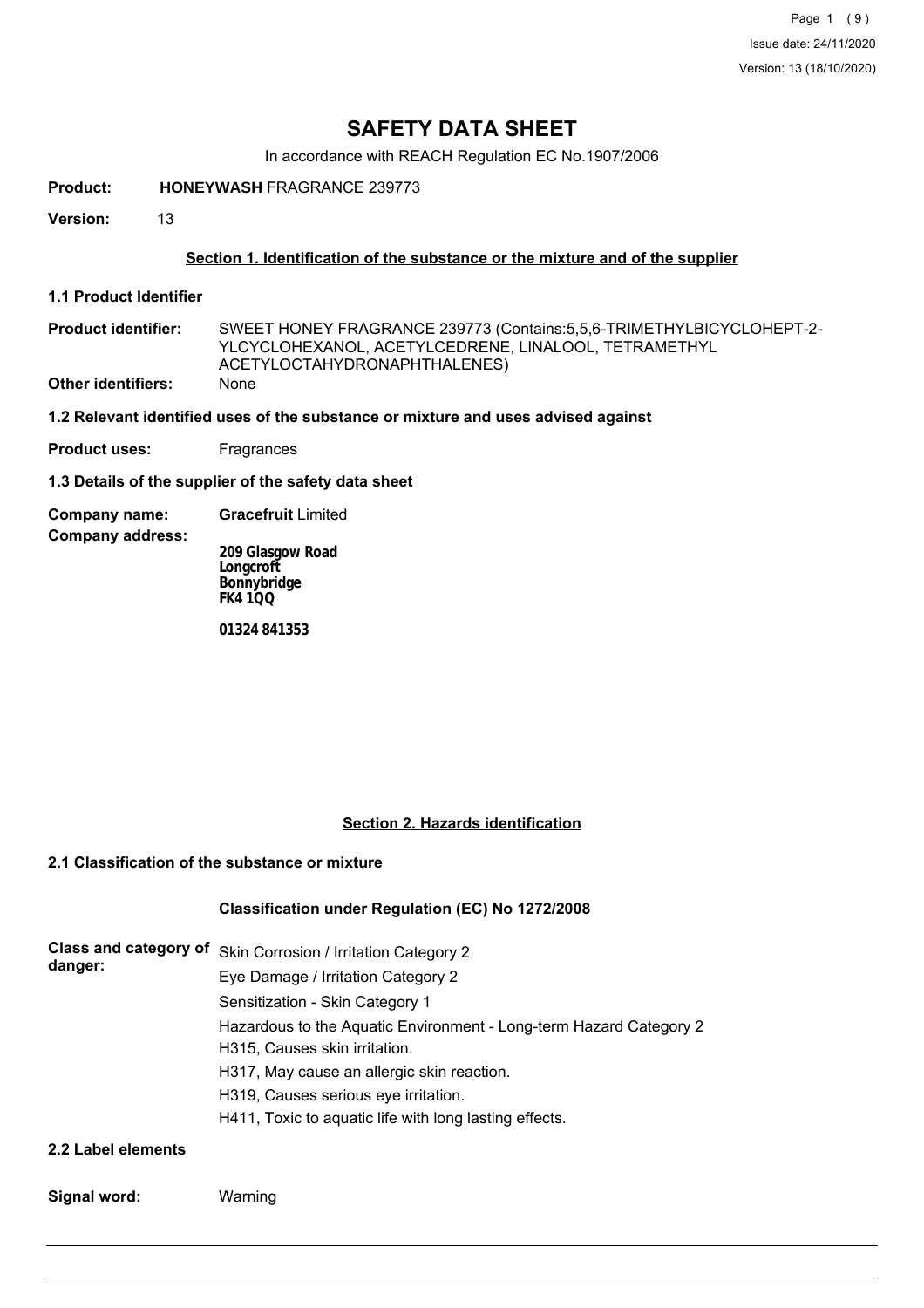Page 2 (9) Issue date: 24/11/2020 Version: 13 (18/10/2020)

## **SAFETY DATA SHEET**

In accordance with REACH Regulation EC No.1907/2006

| <b>Product:</b>              | <b>HONEYWASH FRAGRANCE 239773</b>                                                                                                                                                                                                                                                                                                                                                                                                                                                                                                                                                                                                                                                                                                                                                                                                                                                    |  |  |  |  |
|------------------------------|--------------------------------------------------------------------------------------------------------------------------------------------------------------------------------------------------------------------------------------------------------------------------------------------------------------------------------------------------------------------------------------------------------------------------------------------------------------------------------------------------------------------------------------------------------------------------------------------------------------------------------------------------------------------------------------------------------------------------------------------------------------------------------------------------------------------------------------------------------------------------------------|--|--|--|--|
| <b>Version:</b>              | 13                                                                                                                                                                                                                                                                                                                                                                                                                                                                                                                                                                                                                                                                                                                                                                                                                                                                                   |  |  |  |  |
| <b>Hazard statements:</b>    | H315, Causes skin irritation.<br>H317, May cause an allergic skin reaction.<br>H319, Causes serious eye irritation.<br>H411, Toxic to aquatic life with long lasting effects.                                                                                                                                                                                                                                                                                                                                                                                                                                                                                                                                                                                                                                                                                                        |  |  |  |  |
| Supplemental<br>Information: | EUH208, Contains ALPHA-ISOMETHYL IONONE, BETA-CARYOPHYLLENE, CITRONELLOL,<br>COUMARIN, LINALYL ACETATE. May produce an allergic reaction.                                                                                                                                                                                                                                                                                                                                                                                                                                                                                                                                                                                                                                                                                                                                            |  |  |  |  |
| Precautionary<br>statements: | P261, Avoid breathing vapour or dust.<br>P264, Wash hands and other contacted skin thoroughly after handling.<br>P272, Contaminated work clothing should not be allowed out of the workplace.<br>P273, Avoid release to the environment.<br>P280, Wear protective gloves/eye protection/face protection.<br>P302/352, IF ON SKIN: Wash with plenty of soap and water.<br>P305/351/338, IF IN EYES: Rinse cautiously with water for several minutes. Remove contact<br>lenses, if present and easy to do. Continue rinsing.<br>P333/313, If skin irritation or rash occurs: Get medical advice/attention.<br>P337/313, If eye irritation persists: Get medical advice/attention.<br>P362, Take off contaminated clothing and wash before reuse.<br>P391, Collect spillage.<br>P501, Dispose of contents/container to approved disposal site, in accordance with local<br>regulations. |  |  |  |  |

**Pictograms:**

**Other hazards:** Hydrocarbon Concentration %: 2.554%

## **Section 3. Composition / information on ingredients**

## **3.2 Mixtures**

## **Contains:**

| <b>Name</b>                                                                  | <b>CAS</b> | <b>EC</b> | <b>REACH Registration</b><br>No. | $\frac{0}{0}$ | <b>Classification for</b><br>(CLP) 1272/2008 |
|------------------------------------------------------------------------------|------------|-----------|----------------------------------|---------------|----------------------------------------------|
| $5.5.6-$<br>TRIMETHYLBICYCLOH 3407-42-9<br>IEPT-2-<br><b>IYLCYCLOHEXANOL</b> |            | 222-294-1 | 01-2119979583-21-xxxx            | $10 - 20%$    | $ SCI 2-EDI 2-EH C3$ ;<br>H315-H319-H412,-   |
| <b>LINALOOL</b>                                                              | 178-70-6   | 201-134-4 | 01-2119474016-42-xxxx            | 10-<20%       | SCI 2-SS 1B; H315-<br>IH317.-                |
| <b>IACETYLCEDRENE</b>                                                        | 32388-55-9 | 251-020-3 |                                  | $10 - 20%$    | <b>SS 1B-EH A1-EH C1:</b><br>H317-H410.-     |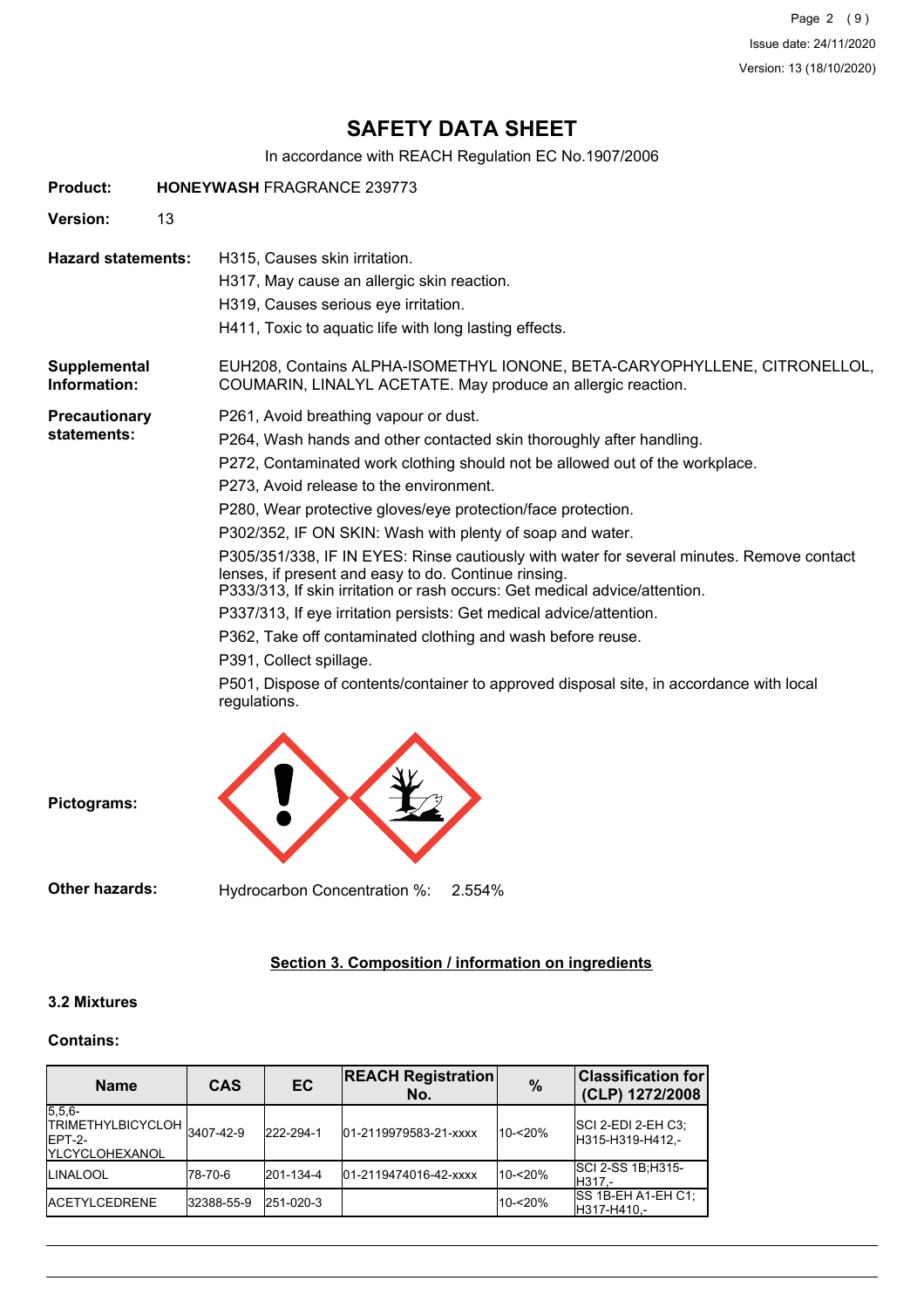Page 3 (9) Issue date: 24/11/2020 Version: 13 (18/10/2020)

# **SAFETY DATA SHEET**

In accordance with REACH Regulation EC No.1907/2006

## **Product: HONEYWASH** FRAGRANCE 239773

#### **Version:** 13

| <b>HEXAMETHYLINDANO</b><br><b>IPYRAN</b>                                     | 1222-05-5                  | 214-946-9                                           | 01-2119488227-29-xxxx  | $5 - 10%$                               | EH A1-EH C1;H410,-                     |
|------------------------------------------------------------------------------|----------------------------|-----------------------------------------------------|------------------------|-----------------------------------------|----------------------------------------|
| <b>IPHENETHYL</b><br><b>ALCOHOL</b>                                          | 60-12-8                    | 200-456-2                                           | 01-2119963921-31-xxxx  | ATO 4-EDI 2:H302-<br>$1 - 5%$<br>H319.- |                                        |
| ICOUMARIN                                                                    | 91-64-5                    | 202-086-7                                           |                        | $1 - 5%$                                | ATO 4-SS 1B; H302-<br>H317,-           |
| <b>ITETRAMETHYL</b><br>ACETYLOCTAHYDRON 68155-66-8.<br><b>IAPHTHALENES</b>   | 54464-57-2,<br> 68155-67-9 | 259-174-3.<br>268-978-3.<br>268-979-9,<br>915-730-3 | 01-2119489989-04-xxxx  | $1 - 5%$                                | SCI 2-SS 1B-EH C1;<br>H315-H317-H410.- |
| <b>I</b> ALPHA-ISOMETHYL<br><b>IONONE</b>                                    | 127-51-5                   | 204-846-3                                           |                        | 1-<5%                                   | SS 1B-EH C2;H317-<br>H411.-            |
| <b>I</b> LINALYL ACETATE                                                     | 115-95-7                   | 204-116-4                                           | 01-2119454789-19-xxxx  | $1 - 5%$                                | SCI 2-EDI 2-SS 1B:<br>H315-H317-H319.- |
| <b>TETRAHYDRO-</b><br><b>IMETHYL-</b><br>(METHYLPROPYL)-<br>PYRAN-4-OL       | 63500-71-0                 | 405-040-6                                           | 01-0000015458-64-xxxx  | $1 - 5%$                                | EDI 2:H319.-                           |
| ICITRONELLOL                                                                 | 106-22-9                   | 203-375-0                                           | l01-2119453995-23-xxxx | $1 - 5%$                                | SCI 2-EDI 2-SS 1B;<br>H315-H317-H319.- |
| <b>IMETHYL ALPHA-</b><br><b>IIONONE ISOMERS</b>                              | 1335-46-2                  | 215-635-0                                           |                        | 1-<5%                                   | SCI 2-EH C2;H315-<br>H411,-            |
| OCTAHYDRO-<br><b>ITETRAMETHYL-</b><br><b>IMETHANO-1-</b><br><b>INAPHTHOL</b> | 5986-55-0                  | 227-807-2                                           |                        | $1 - 5%$                                | EH C2:H411.-                           |
| <b>BETA-</b><br><b>CARYOPHYLLENE</b>                                         | 87-44-5                    | 201-746-1                                           |                        | $0.1 - 1%$                              | ISS 1B-AH 1-EH C4:<br>H304-H317-H413,- |

#### **Substances with Community workplace exposure limits:**

| Name                      | <b>CAS</b> | -0<br>ᄕ   | %         |
|---------------------------|------------|-----------|-----------|
| <b>IDIETHYL PHTHALATE</b> | 84-66-2    | 201-550-6 | $5 - 10%$ |

### **Substances that are persistent, bioaccumulative and toxic or very persistent and very bioaccumulative, greater than 0.1%:**

Not Applicable

## **Section 4. First-aid measures**

#### **4.1 Description of first aid measures**

IF ON SKIN: Wash with plenty of soap and water.

IF IN EYES: Rinse cautiously with water for several minutes. Remove contact lenses, if present and easy to do. Continue rinsing.

## **4.2 Most important symptoms and effects, both acute and delayed**

Causes skin irritation.

May cause an allergic skin reaction.

Causes serious eye irritation.

## **4.3 Indication of any immediate medical attention and special treatment needed**

None expected, see Section 4.1 for further information.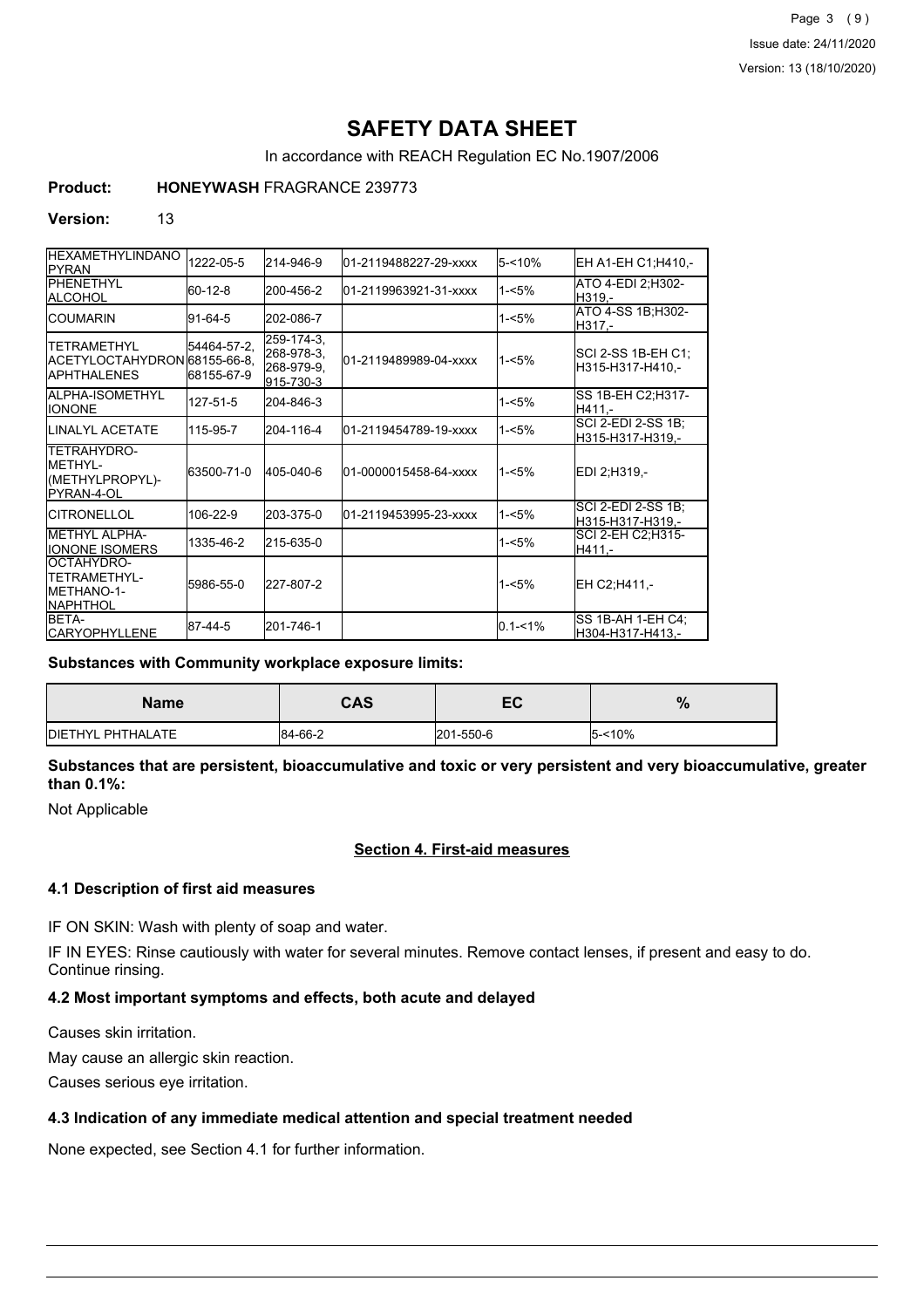Page 4 (9) Issue date: 24/11/2020 Version: 13 (18/10/2020)

## **SAFETY DATA SHEET**

In accordance with REACH Regulation EC No.1907/2006

**Product: HONEYWASH** FRAGRANCE 239773

**Version:** 13

## **SECTION 5: Firefighting measures**

#### **5.1 Extinguishing media**

Suitable media: Carbon dioxide, Dry chemical, Foam.

#### **5.2 Special hazards arising from the substance or mixture**

In case of fire, may be liberated: Carbon monoxide, Unidentified organic compounds.

#### **5.3 Advice for fire fighters:**

In case of insufficient ventilation, wear suitable respiratory equipment.

#### **Section 6. Accidental release measures**

#### **6.1 Personal precautions, protective equipment and emergency procedures:**

Avoid inhalation. Avoid contact with skin and eyes. See protective measures under Section 7 and 8.

#### **6.2 Environmental precautions:**

Keep away from drains, surface and ground water, and soil.

#### **6.3 Methods and material for containment and cleaning up:**

Remove ignition sources. Provide adequate ventilation. Avoid excessive inhalation of vapours. Contain spillage immediately by use of sand or inert powder. Dispose of according to local regulations.

### **6.4 Reference to other sections:**

Also refer to sections 8 and 13.

#### **Section 7. Handling and storage**

#### **7.1 Precautions for safe handling:**

Keep away from heat, sparks, open flames and hot surfaces. - No smoking. Use personal protective equipment as required. Use in accordance with good manufacturing and industrial hygiene practices. Use in areas with adequate ventilation Do not eat, drink or smoke when using this product.

#### **7.2 Conditions for safe storage, including any incompatibilities:**

Store in a well-ventilated place. Keep container tightly closed. Keep cool. Ground/bond container and receiving equipment. Use explosion-proof electrical, ventilating and lighting equipment. Use only non-sparking tools. Take precautionary measures against static discharge.

## **7.3 Specific end use(s):**

Fragrances: Use in accordance with good manufacturing and industrial hygiene practices.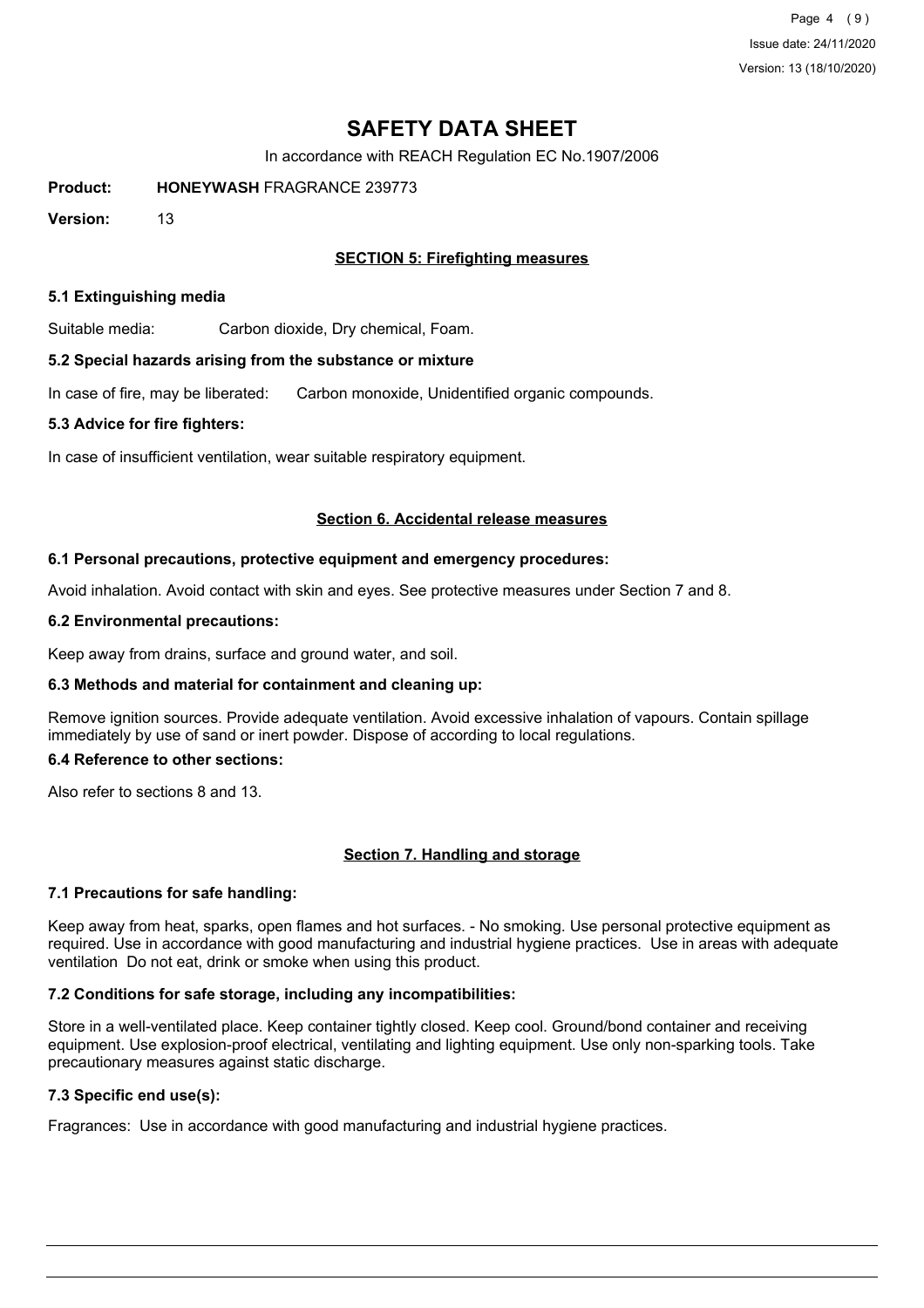# **SAFETY DATA SHEET**

In accordance with REACH Regulation EC No.1907/2006

**Product: HONEYWASH** FRAGRANCE 239773

**Version:** 13

## **Section 8. Exposure controls/personal protection**

#### **8.1 Control parameters**

Workplace exposure limits:

| Ingredient               | <b>CAS</b>           | EC                                                   | <b>Description</b>                                  | Value |
|--------------------------|----------------------|------------------------------------------------------|-----------------------------------------------------|-------|
| <b>DIETHYL PHTHALATE</b> | 201-550-6<br>84-66-2 |                                                      | Long-term exposure limit (8-hour<br>$ TWA $ (mg/m3) |       |
|                          |                      | Short-term exposure limit (15-<br>$ minute)$ (mg/m3) | 10                                                  |       |

## **8.2 Exposure Controls**

#### **Eye / Skin Protection**

Wear protective gloves/eye protection/face protection

## **Respiratory Protection**

Ensure adequate and ongoing ventilation is maintained in order to prevent build up of excessive vapour and to ensure occupational exposure limits are adhered to. If appropriate, and depending on your patterns and volumes of use, the following engineering controls may be required as additional protective measures: a) Isolate mixing rooms and other areas where this material is used or openly handled. Maintain these areas under negative air pressure relative to the rest of the plant. b) Employ the use of Personal protective equipment - an approved, properly fitted respirator with organic vapour cartridges or canisters and particulate filters. c) Use local exhaust ventilation around open tanks and other open sources of potential exposures in order to avoid excessive inhalation, including places where this material is openly weighed or measured. In addition, use general dilution ventilation of the work area to eliminate or reduce possible worker exposures. d) Use closed systems for transferring and processing this material.

Also refer to Sections 2 and 7.

#### **Section 9. Physical and chemical properties**

#### **9.1 Information on basic physical and chemical properties**

| Appearance:                                   | Clear pale yellow to yellow liquid           |
|-----------------------------------------------|----------------------------------------------|
| Odour:                                        | Not determined                               |
| <b>Odour threshold:</b>                       | Not determined                               |
| pH:                                           | Not determined                               |
| Melting point / freezing point:               | Not determined                               |
| Initial boiling point / range:                | Not determined                               |
| Flash point:                                  | 100 $\degree$ C                              |
| <b>Evaporation rate:</b>                      | Not determined                               |
| Flammability (solid, gas):                    | Not determined                               |
| Upper/lower flammability or explosive limits: | Product does not present an explosion hazard |
| Vapour pressure:                              | 0.02783915 mmHg                              |
| Vapour density:                               | Not determined                               |
| <b>Relative density:</b>                      | $0.9660 - 0.9700$                            |
|                                               |                                              |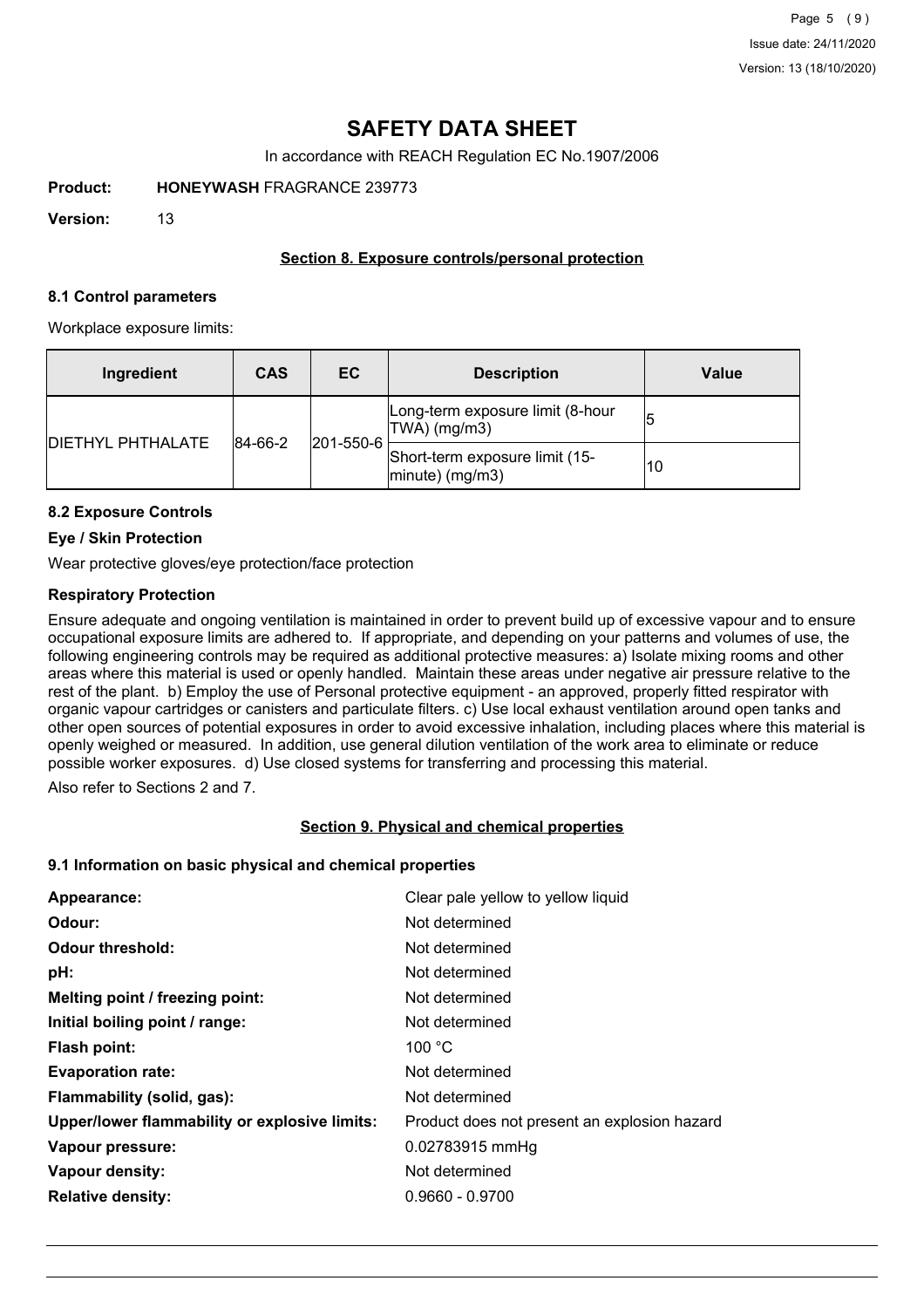Page 6 (9) Issue date: 24/11/2020 Version: 13 (18/10/2020)

# **SAFETY DATA SHEET**

In accordance with REACH Regulation EC No.1907/2006

**Product: HONEYWASH** FRAGRANCE 239773

**Version:** 13

| Solubility(ies):                        | Not determined |
|-----------------------------------------|----------------|
| Partition coefficient: n-octanol/water: | Not determined |
| Auto-ignition temperature:              | Not determined |
| <b>Decomposition temperature:</b>       | Not determined |
| <b>Viscosity:</b>                       | Not determined |
| <b>Explosive properties:</b>            | Not expected   |
| <b>Oxidising properties:</b>            | Not expected   |
|                                         |                |

**9.2 Other information:** None available

## **Section 10. Stability and reactivity**

#### **10.1 Reactivity:**

Presents no significant reactivity hazard, by itself or in contact with water.

#### **10.2 Chemical stability:**

Good stability under normal storage conditions.

### **10.3 Possibility of hazardous reactions:**

Not expected under normal conditions of use.

## **10.4 Conditions to avoid:**

Avoid extreme heat.

## **10.5 Incompatible materials:**

Avoid contact with strong acids, alkalis or oxidising agents.

#### **10.6 Hazardous decomposition products:**

Not expected.

#### **Section 11. Toxicological information**

#### **11.1 Information on toxicological effects**

This mixture has not been tested as a whole for health effects. The health effects have been calculated using the methods outlined in Regulation (EC) No 1272/2008 (CLP).

| <b>Acute Toxicity:</b>                    | Based on available data the classification criteria are not met. |
|-------------------------------------------|------------------------------------------------------------------|
| <b>Acute Toxicity Oral</b>                | 4984                                                             |
| <b>Acute Toxicity Dermal</b>              | >5000                                                            |
| <b>Acute Toxicity Inhalation</b>          | Not Available                                                    |
| <b>Skin corrosion/irritation:</b>         | Skin Corrosion / Irritation Category 2                           |
| Serious eye damage/irritation:            | Eye Damage / Irritation Category 2                               |
| <b>Respiratory or skin sensitisation:</b> | Sensitization - Skin Category 1                                  |
| Germ cell mutagenicity:                   | Based on available data the classification criteria are not met. |
| Carcinogenicity:                          | Based on available data the classification criteria are not met. |
| <b>Reproductive toxicity:</b>             | Based on available data the classification criteria are not met. |
|                                           |                                                                  |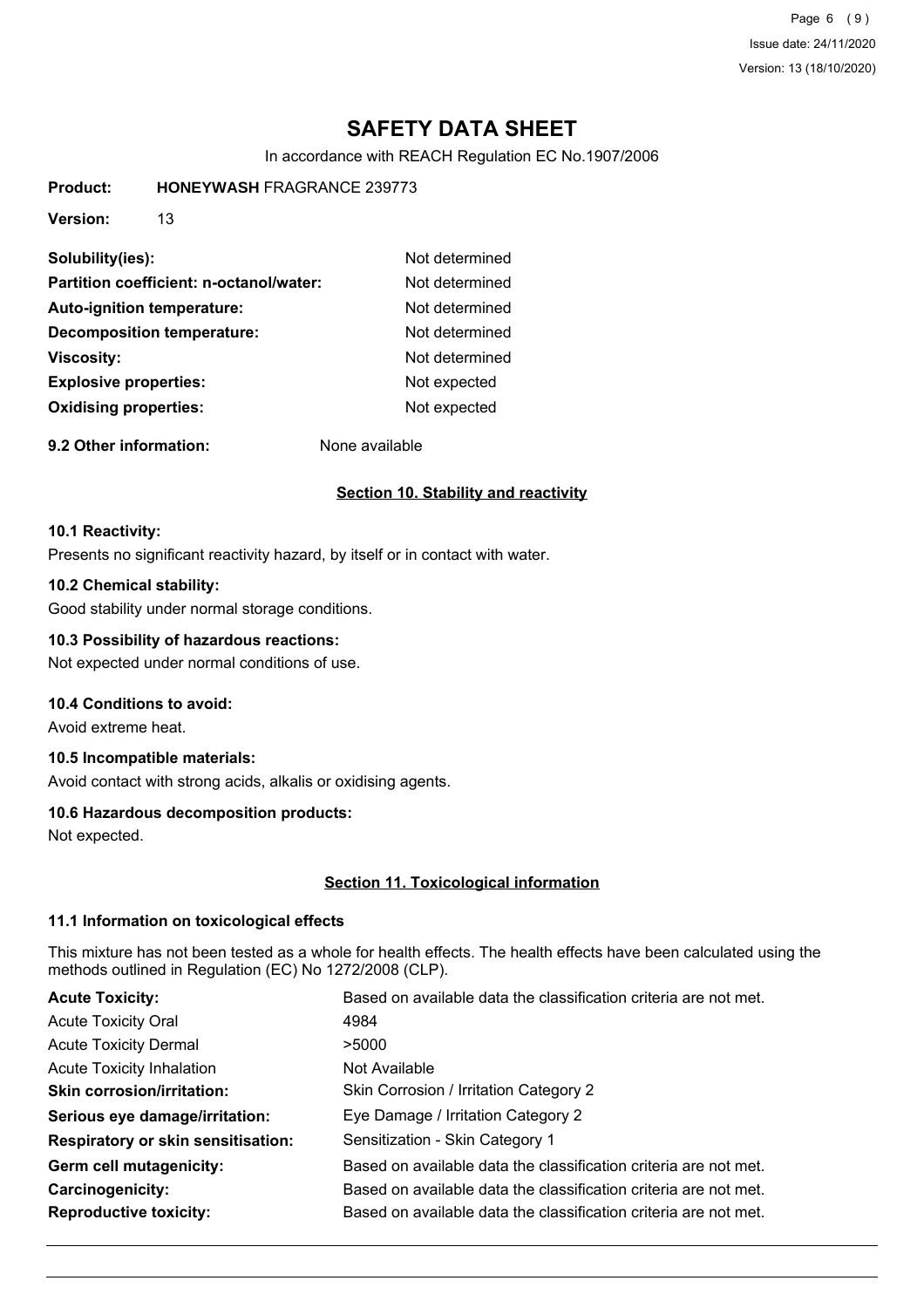Page 7 (9) Issue date: 24/11/2020 Version: 13 (18/10/2020)

# **SAFETY DATA SHEET**

In accordance with REACH Regulation EC No.1907/2006

**Product: HONEYWASH** FRAGRANCE 239773

**Version:** 13

| <b>STOT-single exposure:</b>   | Based on available data the classification criteria are not met. |
|--------------------------------|------------------------------------------------------------------|
| <b>STOT-repeated exposure:</b> | Based on available data the classification criteria are not met. |
| <b>Aspiration hazard:</b>      | Based on available data the classification criteria are not met. |

#### **Information about hazardous ingredients in the mixture**

| Ingredient                          | <b>CAS</b>  | EC.               | LD50/ATE Oral | LD50/ATE<br>Dermal | LC50/ATE<br><b>Inhalation</b> | <b>LC50</b><br><b>Route</b> |
|-------------------------------------|-------------|-------------------|---------------|--------------------|-------------------------------|-----------------------------|
| <b>ICOUMARIN</b>                    | $ 91-64-5 $ | $ 202 - 086 - 7$  | 1500          | Not available      | Not available                 | <b>Not</b><br>lavailable    |
| <b>IPHENETHYL</b><br><b>ALCOHOL</b> | $ 60-12-8 $ | $ 200 - 456 - 2 $ | 1610          | 2500               | Not available                 | <b>Not</b><br>lavailable    |

Refer to Sections 2 and 3 for additional information.

## **Section 12. Ecological information**

## **12.1 Toxicity:**

Toxic to aquatic life with long lasting effects.

- **12.2 Persistence and degradability:** Not available
- **12.3 Bioaccumulative potential:** Not available
- **12.4 Mobility in soil:** Not available

## **12.5 Results of PBT and vPvB assessment:**

This substance does not meet the PBT/vPvB criteria of REACH, annex XIII.

**12.6 Other adverse effects:** Not available

#### **Section 13. Disposal considerations**

#### **13.1 Waste treatment methods:**

Dispose of in accordance with local regulations. Avoid disposing into drainage systems and into the environment. Empty containers should be taken to an approved waste handling site for recycling or disposal.

### **Section 14. Transport information**

| 14.1 UN number:                                                               | UN3082                                                                                        |
|-------------------------------------------------------------------------------|-----------------------------------------------------------------------------------------------|
| 14.2 UN Proper Shipping Name:                                                 | ENVIRONMENTALLY HAZARDOUS SUBSTANCE, LIQUID, N.O.S.<br>(ACETYLCEDRENE, HEXAMETHYLINDANOPYRAN) |
| 14.3 Transport hazard class(es):                                              | 9                                                                                             |
| <b>Sub Risk:</b>                                                              |                                                                                               |
| 14.4. Packing Group:                                                          | Ш                                                                                             |
| <b>14.5 Environmental hazards:</b>                                            | This is an environmentally hazardous substance.                                               |
| 14.6 Special precautions for user:                                            | None additional                                                                               |
| 14.7 Transport in bulk according to Annex II of MARPOL73/78 and the IBC Code: |                                                                                               |

Not applicable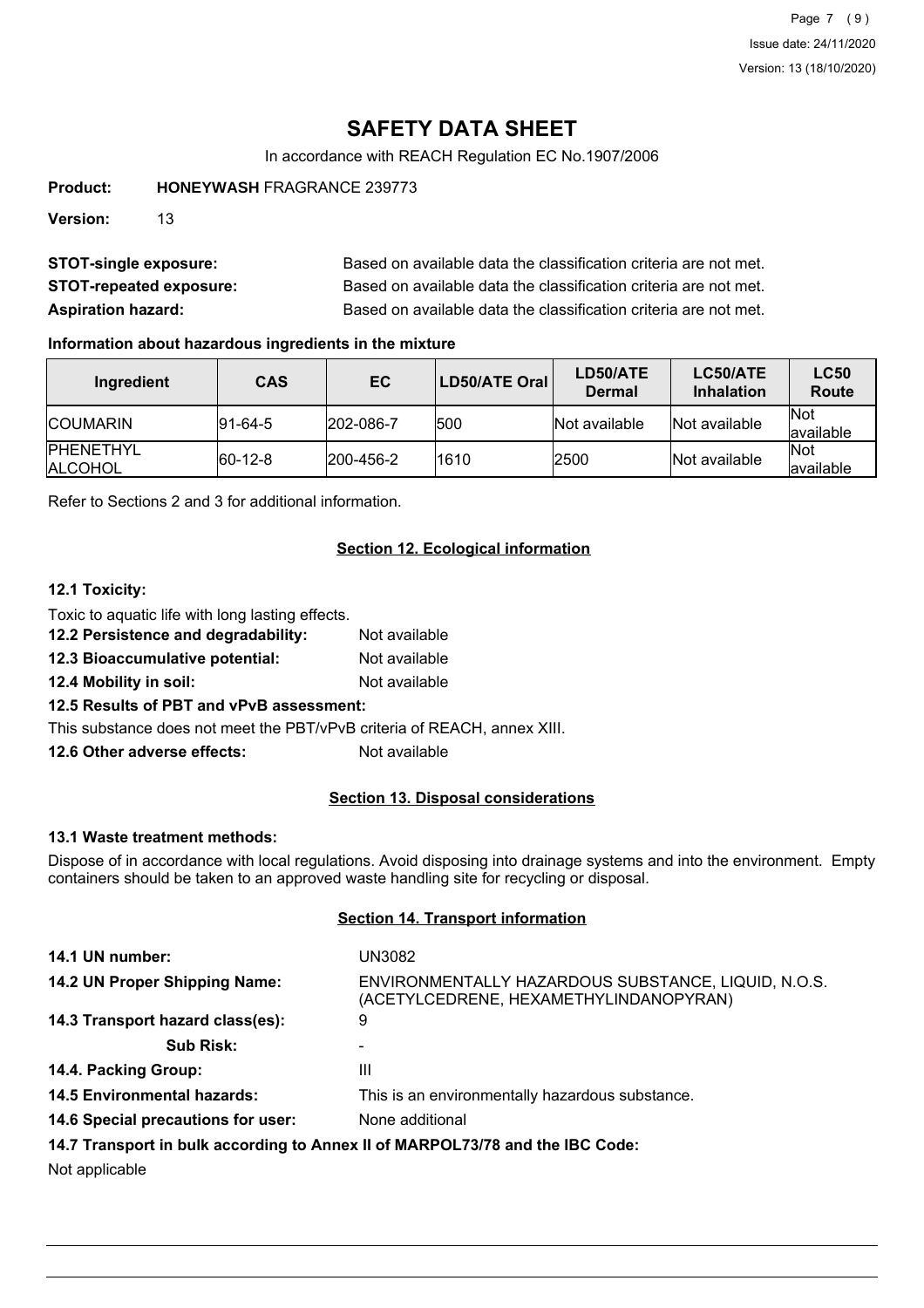Page 8 (9) Issue date: 24/11/2020 Version: 13 (18/10/2020)

## **SAFETY DATA SHEET**

In accordance with REACH Regulation EC No.1907/2006

**Product: HONEYWASH** FRAGRANCE 239773

**Version:** 13

## **Section 15. Regulatory information**

## **15.1 Safety, health and environmental regulations/legislation specific for the substance or mixture** None additional

## **15.2 Chemical Safety Assessment**

A Chemical Safety Assessment has not been carried out for this product.

## **Section 16. Other information**

| <b>Concentration % Limits:</b>  | EH C2=10.29% EH C3=1.02% EH C4=52.40% SCI 2=22.47% EDI 2=21.<br>43% EDI 2A=20.77% SS 1=6.23% |
|---------------------------------|----------------------------------------------------------------------------------------------|
| <b>Total Fractional Values:</b> | EH C2=9.72 EH C3=97.88 EH C4=1.91 SCI 2=4.45 EDI 2=4.67 EDI 2A=4.<br>$82$ SS 1=16.05         |

## **Key to revisions:**

Classification under Regulation (EC) No 1272/2008 Classification under Regulation (EC) No 1272/2008 Concentration % Limits Product identifier SECTION 3: Composition/information on ingredients Total Fractional Values

## **Key to abbreviations:**

| Abbreviation     | <b>Meaning</b>                                                     |
|------------------|--------------------------------------------------------------------|
| AH <sub>1</sub>  | Aspiration Hazard Category 1                                       |
| ATO 4            | Acute Toxicity - Oral Category 4                                   |
| EDI <sub>2</sub> | Eye Damage / Irritation Category 2                                 |
| <b>EHA1</b>      | Hazardous to the Aquatic Environment - Acute Hazard Category 1     |
| EH <sub>C1</sub> | Hazardous to the Aquatic Environment - Long-term Hazard Category 1 |
| EH <sub>C2</sub> | Hazardous to the Aquatic Environment - Long-term Hazard Category 2 |
| <b>IEH C3</b>    | Hazardous to the Aquatic Environment - Long-term Hazard Category 3 |
| EH <sub>C4</sub> | Hazardous to the Aquatic Environment - Long-term Hazard Category 4 |
| H302             | Harmful if swallowed.                                              |
| H304             | May be fatal if swallowed and enters airways.                      |
| H315             | Causes skin irritation.                                            |
| H317             | May cause an allergic skin reaction.                               |
| H319             | Causes serious eye irritation.                                     |
| H410             | Very toxic to aquatic life with long lasting effects.              |
| H411             | Toxic to aquatic life with long lasting effects.                   |
| H412             | Harmful to aquatic life with long lasting effects.                 |
| H413             | May cause long lasting harmful effects to aquatic life.            |
| P261             | Avoid breathing vapour or dust.                                    |
| P264             | Wash hands and other contacted skin thoroughly after handling.     |